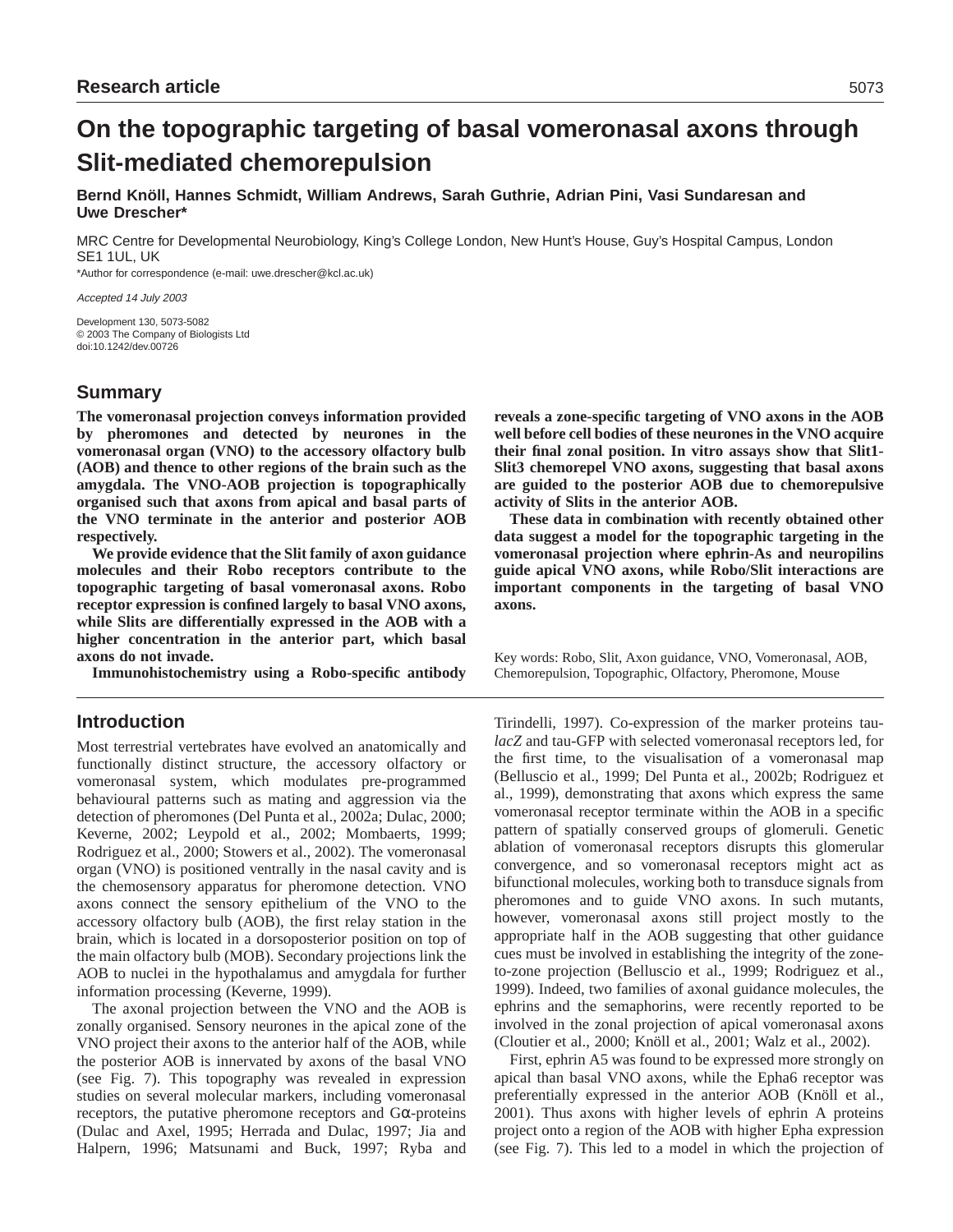apical axons to the anterior AOB is mediated by an attractive guidance mechanism in which ephrin A proteins function as receptors and Epha receptors as ligands. This idea was supported by data from in vitro stripe assays, and also by the analysis of ephrin A5 mutant mice, in which apical axons terminated in both the anterior and (topographically inappropriate) posterior AOB (Knöll and Drescher, 2002; Knöll et al., 2001). Secondly, neuropilin 2, which is part of the receptor complex for some class 3 semaphorins, is expressed on apical but not basal VNO axons. The analysis of neuropilin 2 mutant mice also showed a disruption of the zonal projection of apical VNO axons (Cloutier et al., 2000; Walz et al., 2002). It therefore appears that both ephrin A proteins and neuropilins are involved in the topographic targeting of apical VNO axons to the anterior AOB.

This raises the question of which guidance cues are involved in guiding basal axons to the posterior AOB, as the zonal projection of basal axons (e.g. in neuropilin 2 mutant mice) is normal (Cloutier et al., 2000; Walz et al., 2002).

We present data that indicate that the Slit and Robo axon guidance molecules are candidates to fulfil this function. Robo proteins were first shown to regulate axon crossing at the *Drosophila* midline because of repulsive interactions with Slits secreted from midline cells (Brose and Tessier-Lavigne, 2000; Guthrie, 2001; Nguyen-Ba-Charvet and Chedotal, 2002; Schimmelpfeng et al., 2001; Tear, 1999). Although ipsilaterally projecting axons express Robo constitutively and do not cross the midline, commissural axons are initially Robo negative, which allows them to cross. Robo expression is only evident on axons once they have crossed the midline and so prevents them from re-crossing. In *Drosophila*, the differential expression of Robo is controlled by commissureless (Georgiou and Tear, 2002; Keleman et al., 2002; Kidd et al., 1998a; Kidd et al., 1998b; Myat et al., 2002; Tear et al., 1996).

In vertebrates, three Robo proteins (Robo1, Robo2 and Rig1) and three Slits (Slit1-Slit3) have been identified (Brose et al., 1999; Fricke et al., 2001; Holmes et al., 1998; Itoh et al., 1998; Li et al., 1999; Marillat et al., 2002; Sundaresan et al., 1998; Yuan et al., 1999a; Yuan et al., 1999b). Besides an involvement in midline crossing (Bagri et al., 2002; Hutson and Chien, 2002; Plump et al., 2002), Robo and Slit proteins have been implicated in the pathfinding – but not topographic targeting – of olfactory, retinal, hippocampal and cranial motor axons by exerting a repulsive action (Brose et al., 1999; Erskine et al., 2000; Hutson and Chien, 2002; Li et al., 1999; Nguyen Ba-Charvet et al., 1999; Niclou et al., 2000; Ringstedt et al., 2000).

# **Materials and methods**

#### **Animals**

C57/Bl6 mice were used for expression studies and in vitro experiments. The day of the vaginal plug was taken as embryonic day (E) 0.5, and the day of birth as postnatal day 1 (P1).

#### **In situ hybridisation**

All in situ hybridisation experiments were performed as previously described (Knöll et al., 2001). The cRNAs probes to rat *Robo1*, *Robo2* and rat *Slit1*-*Slit3* (Brose et al., 1999) were kindly provided by Dr Marc Tessier-Lavigne (Stanford University, Stanford, CA).

#### **Expression analysis of Slits**

For detection of Slits on sections of the accessory olfactory bulb, we

used the protocol of Conover et al. (Conover et al., 2000). In brief, P1 embryos were fixed in ice-cold 4% paraformaldehyde (PFA) for 3-5 hours, embedded in 5% low-melting agarose and vibratomesectioned at 100-150 µm. After blocking with 10% newborn goat serum (NGS)/2% bovine serum albumin (BSA)/phosphate-buffered saline (PBS) for 1hour at 4°C, sections were incubated overnight at  $4^{\circ}$ C with 1 µg/ml of the indicated Fc fusion proteins in 0.5 $\times$  block. After extensive washing, the sections were heat-treated for 30 minutes at 70°C and blocked for 1 hour in 0.5× block with 0.1% Triton X-100. Subsequently, sections were incubated with alkaline phosphatase conjugated anti-Fc antibody (1:1000; Promega) overnight at 4°C. After extensive washing with PBS/0.1% Triton X-100, binding of fusion proteins was revealed using BCIP/NBT as a substrate. Sections were counterstained with DAPI and embedded in Moviol.

#### **Immunohistochemistry**

Animals at the stages indicated were fixed for 7 days in 4% formaldehyde/PBS and then processed for immunohistochemistry using a series of IMS solutions of ascending concentration (30%, 70%, 90% to absolute). Tissue was then processed through a series of IMS/xylene (50:50), two solutions of xylene and two solutions of paraffin wax before being embedded in wax. Paraffin sections were cut (5 µm) and dewaxed overnight at 60°C. After two changes in xylene (5 minutes each), three changes in absolute IMS (2 minutes each), 70% IMS (2 minutes), sections were blocked for 10 minutes in  $3\%$  H<sub>2</sub>O<sub>2</sub> followed by excess washes in tap water. Sections were pressure-cooked in 10 mM citric acid/H2O (pH 6) for 5 minutes to retrieve antigen sites. Slides were then washed in tap water and equilibrated in 0.05 M TBS followed by blocking in 2% BSA/TBS prior to overnight incubation with a rabbit polyclonal serum against Robo, S3, diluted 1:2000 at 37°C. This antiserum was raised against a 14 amino acid peptide stretch in the Ig domain 1 of mouse Robo1, which is identical to that in mouse Robo2 with the exception of one amino acid. Specific binding of the antiserum can be blocked by preincubation with either the immunogen, Robo1-Fc or Robo2-Fc indicating that the serum binds both Robo1 and Robo2 (L. Bannister and V.S., unpublished). Neighbouring sections  $-5 \mu m$  apart – were stained with a rabbit anti β-tubulin antibody (Cambridge Bioscience, Cambridge, UK). After washing, the primary antibody was detected using the tyramide-StreptABC/HRP method (Dako, Glostrup, Denmark) and DAB as a substrate. Sections were counterstained in Harris' Haematoxylin and dehydrated before mounting in DPX mounting medium (RA Lamb, East Sussex, UK).

#### **Collagen assays**

E14.5-E15.5 VNO explants were prepared as described by Cloutier et al. (Cloutier et al., 2002) and co-cultured with COS cell-aggregates secreting Slit1, Slit2 or Slit3 as previously described (Patel et al., 2001). Lipofection was used to transfect 6 cm<sup>2</sup> dishes with a total amount of 0.75 µg Slit2 DNA or 1.5 µg DNA for Slit1 and Slit3. Cultures were incubated for 2-3 days at  $37^{\circ}$ C/5% CO<sub>2</sub> in neurobasal medium using B27 additives (both Invitrogen, Carlsbad, CA) and recorded with phase-contrast microscopy using Lucia G software (Laboratory Imaging). Heparin was not added to the culture medium. Quantification of neurite outgrowth was carried out as described by Chen et al. (Chen et al., 2000).

# **Results**

# **Robo/Slit expression in the mouse VNO**

In a first step towards examining Robo/Slit function in the mouse vomeronasal projection, we performed a detailed expression analysis of Robo receptors (Robo1 and Robo2) and Slit ligands (Slit1-Slit3). We analysed their expression patterns on tissue sections using specific antisense riboprobes (Figs 1, 2 and 4), and also performed immunostaining using a Robo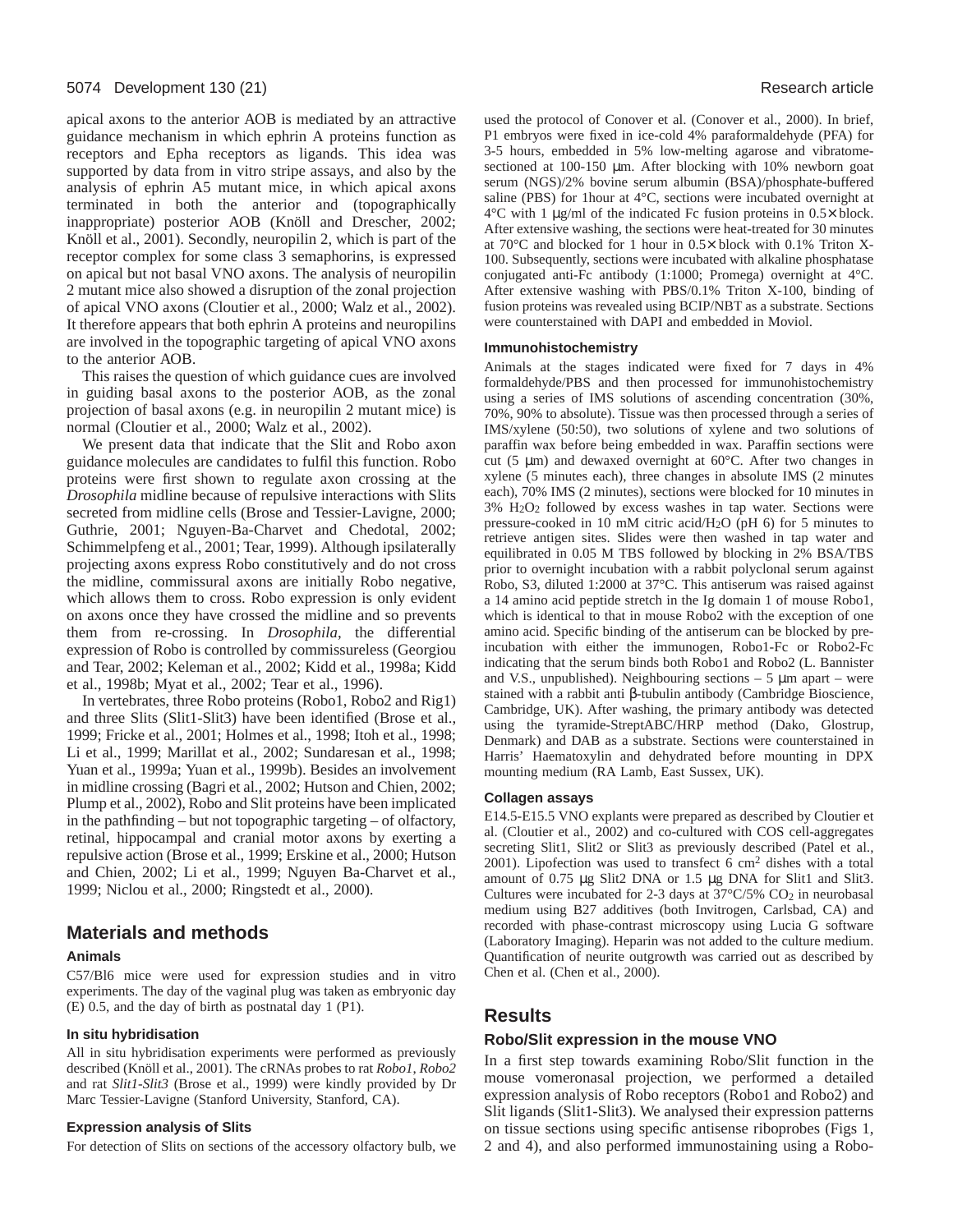specific antibody (Fig. 5) and a Robo1-Fc fusion protein (Fig. 3). In situ hybridisation was performed at E15.5, P1, P5 and P21, which covers the period of formation of the vomeronasal projection. If not stated otherwise, the data presented are at P1 only, as we found that the principal expression patterns of Robos and Slits between E15.5 and P21 are unchanged.

The VNO is a bilaterally organised tube-like structure located beneath the nasal septum, containing sensory epithelia appearing in a crescent shape adjacent to the vomeronasal vein (Fig. 1). Robo1 and Robo2 are strongly expressed in the VNO sensory epithelium (Fig. 1A,B). Robo1 is downregulated at later stages of development (Fig. 4A). A detailed analysis shows that Robo2 and, to a lesser extent, Robo1-expressing neurones are localised in small patches, with neurones expressing varying amounts of mRNA (Fig. 1H).

The VNO also expressed Slit1 and Slit3, with Slit1 being expressed at higher levels (Fig. 1D,F). Both Slit1 and Slit3 RNAs were found in a patchy pattern, similar to that of Robos (Fig. 1G). Slit2 was not expressed in the sensory epithelium, but specifically labelled a region close to the vomeronasal vein (Fig. 1E). Expression of Slit2 in this region was undetectable by P21 (Fig. 4E).



**Fig. 1.** Sensory neurones expressing Robo and Slit RNA are intermingled in the VNO at P1. Coronal sections through the VNO outline the sensory epithelia (se, broken line) located underneath the nasal septum (s). (A,B) Cell bodies expressing Robo1 (A) or Robo2 (B) are scattered throughout the sensory epithelia of the VNO in newborn mice. (C) Sections stained with Robo2 sense riboprobes are negative. (D,F) Slit1- (D) and Slit3 (F)-expressing cells are distributed all over the entire area of the sensory epithelia. (E) Slit2 is not expressed on the sensory epithelia, but marks the lateral margins of the VNO sensory epithelia. (G,H) Higher magnifications of B and D, indicating that individual neurones expressing Slit1 (G) and Robo2 (H) RNA are distributed in patches in the VNO sensory epithelium. D, dorsal; l, lumen; se, sensory epithelium; s, nasal septum; V, ventral; vv, vomeronasal vein. Scale-bar: 100 µm in A-F; 50 µm in G,H.

## **Asymmetric distribution of Slits in the mouse AOB**

VNO axons entering the AOB at its medial margin (see Fig. 7) form a distinct nerve layer (n) in the dorsal part of the AOB (Fig. 2A). Mitral- and tufted (m/t) cells located in the ventral part of the AOB elaborate dendrites to establish synapses with VNO axons in glomeruli and send axons towards other regions of the brain such as the amygdala (Dulac, 2000; Keverne, 2002). The expression of RNA coding for Slit1 and Slit3 in the AOB is confined to clusters of cells at the anterior border of the AOB (arrows, Fig. 2D,F). This asymmetric distribution of Slit is preserved between E15.5 and P5, but is no longer apparent at P21 (data not shown). Slit2 is not expressed in this anterior cell group but is detected in cells scattered in the mitral/tufted (m/t) cell layer throughout the AOB, with individual cells expressing different RNA levels (Fig. 2E).

In addition, Robo2 RNA (Fig. 2B), and to a lesser extent Robo1 RNA (Fig. 2A), are uniformly expressed on m/t cells of the AOB. Robo2 is also strongly expressed on mitral and tufted cells of the main olfactory bulb (arrows, Fig. 2B). However, by using a Robo-specific antibody we observed staining of only the posterior part of the nerve layer at E15.5 (Fig. 5F), at P1, P4 (data not shown), and at P21 (Fig. 5G,H).

Given that Slits are secreted proteins, we reasoned that in particular the high punctuate expression of Slits 1 and 3 at the anterior border of the AOB might result in a differential (or graded) expression of Slit proteins within the AOB. For this purpose we have generated and used a set of Robo-Fc fusion proteins to specifically detect Slit expression. Instead of using a Robo1-Fc fusion protein containing all five Ig domains, we have used sub-domains from the extracellular part of Robo having different Slit binding capabilities (Fig. 3A,B). Based on structurefunction analysis, only Ig domains 1 and 2, but not 3-5, are involved in Slit binding (V.S., unpublished). Hence, a Fc fusion protein containing Ig domains 1 and 2  $(\Delta 3, 4, 5)$ Robo1-Fc) was used to localise Slit expression (Fig. 3C-E), while  $(\Delta 1, 2)$  Robo2-Fc lacking Ig domains 1 and 2 served as a negative control (Fig. 3F).

These analyses revealed a smooth gradient of Slit protein at the most medial part of the AOB being stronger in the anterior part and fading away towards the posterior part (Fig. 3C). More lateral to this position (Fig. 3D), Slit protein is found in the anterior but not the posterior AOB. In the central part of the AOB (Fig. 3E), there is a stronger Slit expression in the anterior part of the mitral/ tufted cell layer than in its posterior part, which is evident in approximately half of the sections taken (*n*>10 mice, 2-3 sections/bulbus), while in the remaining sections an even expression of Slit was found. In summary, the asymmetric expression of Slit protein is present at the time of ingrowth of vomeronasal axons into the AOB and may function to steer ingrowing basal axons away from the topographically inappropriate anterior AOB (see below).

Thus, it appears that Slits are differentially expressed in the AOB, while Robo protein – similar to the situation in the VNO (see Fig. 5B) – might be transported into the axons leaving the cell body Robo protein negative. Consistent with this, we found Robo protein on axons of the lateral olfactory tract connecting the MOB with other olfactory processing centres of the brain (see below, Fig. 5G arrows).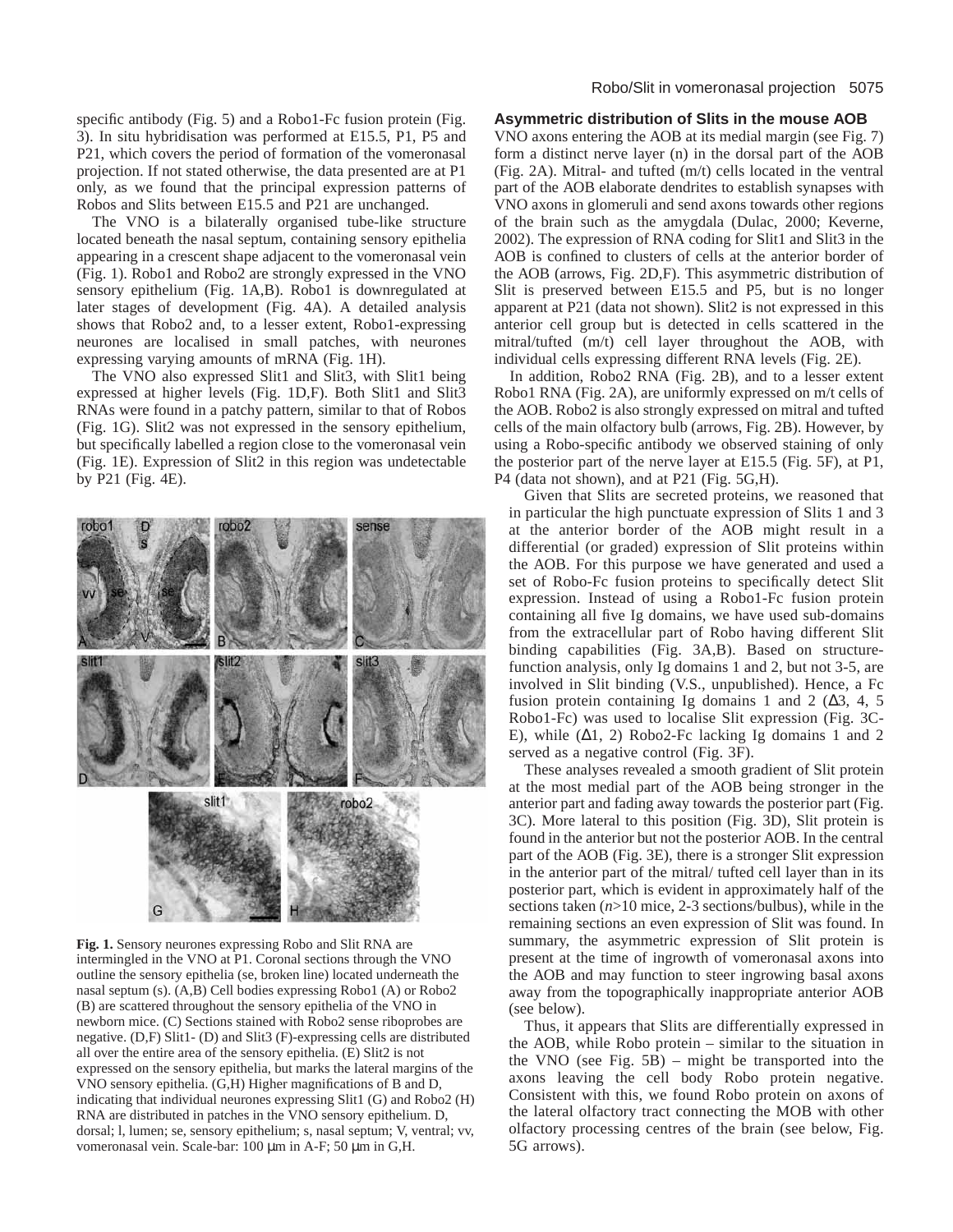

**Fig. 2.** RNA expression patterns of Robos and Slits in the AOB. In situ hybridisation experiments were performed on sagittal sections of the AOB at P1. The outline of the entire AOB is given by broken lines in A. VNO axons in the nerve layer (n) form synapses with mitral- and tufted cells (m/t) located ventrally in the AOB. (A,B) M/t cells along the entire anteroposterior axis of the AOB express Robo1 (A) and Robo2 (B) RNA. Robo2 is also strongly expressed in m/t cells of the MOB (arrows in B). (C) Probing AOB sections with Robo2 sense riboprobes result in no staining. (D,F) Slit1- (D) and Slit3- (F) expressing cells are concentrated at the very anterior border of the AOB (arrows). (E) By contrast, Slit2 RNA is expressed throughout the AP axis of the AOB. AOB, accessory olfactory bulb; A, anterior; D, dorsal; L, lateral; M, medial; MOB, main olfactory bulb; m/t, mitral and tufted cells; n, nerve layer; P, posterior; V, ventral. Scale bar: 100 µm.

## **Segregation of Robo- and Slitexpressing cells in the adult mouse VNO**

At birth, presumptive apical and basal cell bodies in the VNO sensory epithelium are intermingled as revealed by a number of markers including specific  $G\alpha$  subunits (Berghard and Buck, 1996; Berghard et al., 1996; Jia and Halpern, 1996). This intermingling is resolved during the first postnatal weeks, when apical and basal cell bodies become confined to their respective zones in the VNO. To investigate a possible change in Robo and Slit RNA expression that might coincide with this process, in situ hybridisation experiments were performed at P21 (Fig. 4). Compared with earlier stages (Fig. 1), Robo2 expression is now confined to the basal zone of the VNO (Fig. 4B), but its expression level varies between individual cells (Fig. 4C). By contrast, Robo1 expression is downregulated as early as P5 (data not shown) and hardly detectable at P21 (Fig. 4A). The expression of Slits is more restricted compared to earlier stages, with Slit3 mostly confined to the apical VNO and Slit1 having a higher expression in the apical than the basal VNO (Fig. 4D,F).



**Fig. 3.** Differential expression of Slit proteins in the AOB. The experiments were carried out on sagittal sections of the AOB at P1. (A) Schematic drawing of the probes used. As Ig domains 1 and 2 confer Slit binding, a deletion construct omitting these two domains named (∆1,2)-Robo1-Fc was used as a control, while (∆3,4,5)-Robo2-Fc containing Ig domains 1 and 2 was used to detect Slit protein expression. (B) Dorsal view of the AOB. Basal vomeronasal axons (green) invade the AOB from its medial margin and project onto the posterior AOB. Approximate location of sagittal sections shown in C,D,E are indicated by broken lines i, ii and iii, respectively. (C,D,E) Detection of Slit proteins using (∆3,4,5) Robo1-Fc on 150 µm sagittal vibratome sections. Their approximate positions along the mediolateral axis (i,ii,iii) are shown in B. Bound (∆3,4,5) Robo1-Fc was visualised using an alkaline phosphatase conjugated anti-Fc specific antibody. (G-I) Corresponding DAPI stainings to C,D,E. (F,J) Staining with (∆1,2) Robo2-Fc (F) serving as a negative control and the corresponding DAPI staining (J). (K-N) Quantification of staining patterns shown in C-F using the Phoretix ID Quantifier V4.0 program. Here, the staining intensity of the area between the two asterisks shown in C-F, which covers the AOB along its entire anteroposterior dimension, was measured. Graphs show average values and standard deviations. K shows the results from the measurement of six comparable sections  $(n=6)$  at the level of i, of which C is a typical example (*n*=10 for L, *n*=6 for M and *n*=3 for N). These data indicate a stronger expression of Slits in the anterior than the posterior AOB. AOB, accessory olfactory bulb; A, anterior; D, dorsal; L, lateral; M, medial; MOB, main olfactory bulb; P, posterior; V, ventral. Scale-bar: 100 µm in C-J.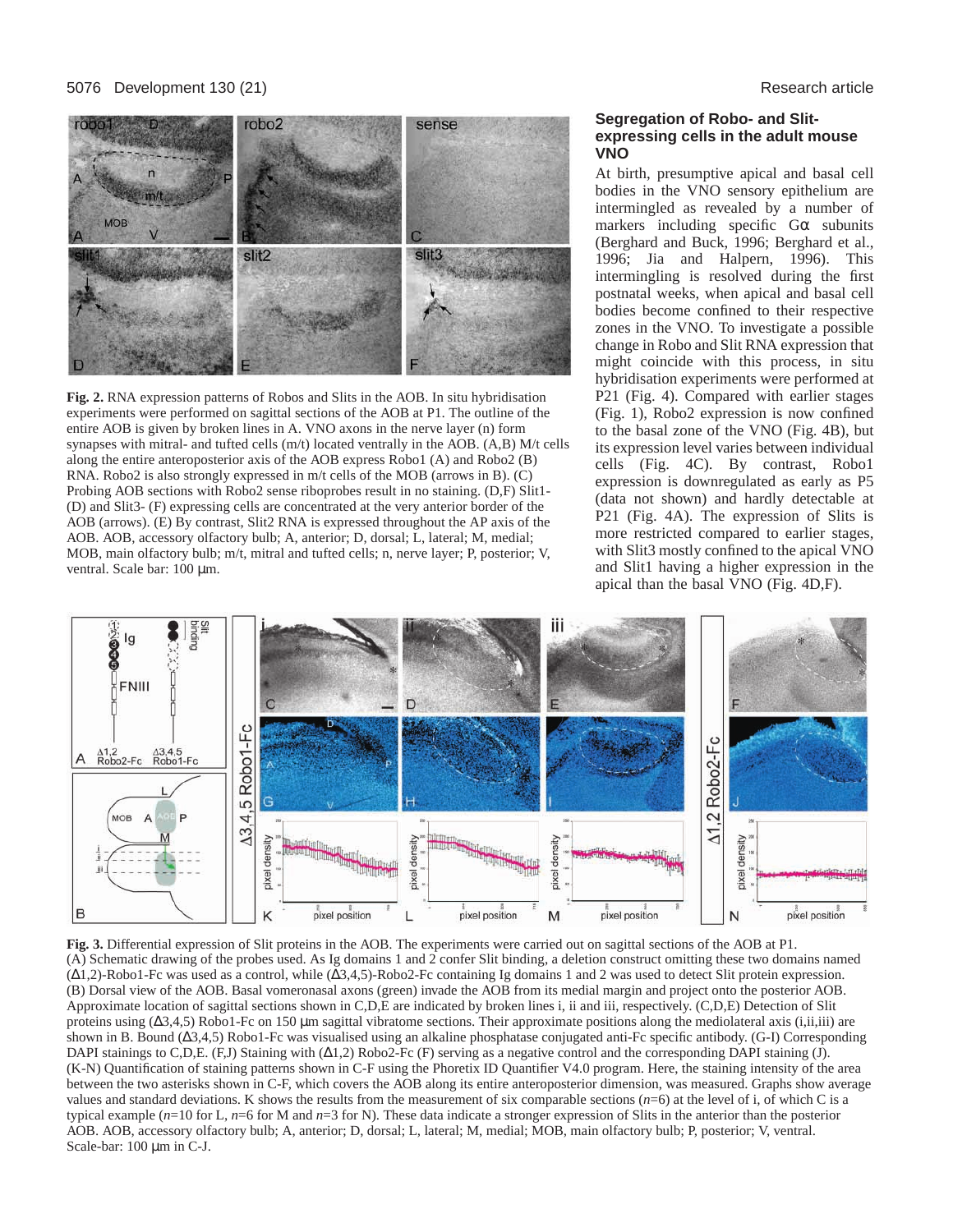# **Expression of Robo protein on basal VNO axons**

Given its function as an axon guidance receptor, we wished to determine the localisation of Robo protein within the vomeronasal projection by immunohistochemistry using an antibody, which detects both Robo1 and Robo2 (Hivert et al., 2002) (see Materials and methods for details) on tissue sections.

At E15.5, VNO axons emanating from the VNO sensory epithelium and navigating dorsally along the nasal septum towards the AOB are strongly Robo positive (arrows, Fig. 5A,B). In the AOB, we observed stronger staining for Robo in the posterior than in the anterior part of the nerve layer (arrows, Fig. 5F). This is particularly interesting as this zone-specific localisation occurs prior to the segregation of the corresponding cell bodies in the VNO. In addition, we observed a differential expression of Robo across the mediolateral (ML) axis of the AOB at E15.5 (Fig. 5D) and P1 (data not shown). Here, the lateral aspect of the nerve layer shows higher Robo staining than its medial side, from which VNO axons enter the AOB (arrows, Fig. 5D; Fig. 7). However, this pattern is transient and by P21 there is no longer a differential distribution of Robo along the ML axis (data not shown).

Inspection of sagittal sections of the AOB at P21 shows that only the posterior half of the AOB nerve layer – which is formed by basal axons – is Robo positive (Fig. 5G,H; Fig. 7).



**Fig. 4.** Segregation of Robo- and Slit-expressing neurones in the VNO at P21. After ~2 weeks of postnatal development, sensory neurones are restricted to either the apical (a) or basal zone (b) of the VNO sensory epithelium (B) (see also Fig.7). All pictures depict coronal sections of one half of the VNO. (A) Only residual levels of Robo1 RNA are detectable on both apical and basal cell bodies. (B) By contrast, Robo2 expression is prominent and confined to the basal zone of the VNO sensory epithelium. (C) Higher magnification of B, demonstrating the restriction of Robo2-RNA to basal sensory neurones. Note also the patches of Robo2-expressing neurones in the basal zone. (D,F) Slit1 (D) is more strongly expressed in the apical than basal VNO, while Slit3 RNA (F) is mainly restricted to cell bodies of the apical zone. (E) Slit2 RNA, which was labelling the lateral VNO at P1 (see Fig. 1E), has disappeared at P21. a, apical; b, basal, D, dorsal; V, ventral. Scale bars: in F, 100 µm for A,B,D-F; in C, 50 µm for C.

These data are consistent with the expression of Robo2 RNA in the basal zone of the VNO and the downregulation of Robo1 RNA at P21 (Fig. 4).



**Fig. 5.** Localisation of Robo protein in the VNO and AOB. The expression of Robo protein was examined at E15.5 (A-F) and P21 (G,H) using a Robo specific antiserum (B,D,F-H) on paraffin wax sections. Neighbouring sections (5 μm apart) were stained for βtubulin (A,C,E). The outline of the AOB is highlighted by a broken line in G,H. (A,B) VNO axons (stained for tubulin in A) leave the sensory epithelia of the VNO on both sides and navigate dorsally along the nasal septum. These axons clearly express Robo protein (arrows A,B). Note the absence of Robo protein from the cell bodies of the sensory epithelium. (C,D) Analysis of Robo expression (D) along the mediolateral axis of the AOB. Coronal sections through the AOB reveal a stronger Robo expression on the lateral than on the medial region of the VNO nerve layer (arrows in D). (C) The entire length of the VNO nerve layer is indicated by white arrows. (E,F) Robo expression (F) along the anteroposterior axis of the AOB. On a sagittal section Robo staining is mostly confined to the posterior extent of the nerve layer in the AOB (arrows). Importantly, we find this expression already at E15.5, despite the fact that basal neurones are still intermingled with apical neurones within the VNO sensory epithelium. The entire extent of the nerve layer is shown on a neighbouring section stained for tubulin (see arrows in E). (G,H) At P21, Robo protein is clearly restricted to the nerve layer of the posterior AOB, conclusively demonstrating that only the basal subpopulation of VNO axons innervating the posterior half of the AOB expresses Robo. Axons of the main sensory epithelium terminating in glomeruli of the main olfactory bulb also express Robo (G). Arrows in G indicate the expression of Robo in the lateral olfactory tract. A, anterior; D, dorsal; P, posterior; V, ventral Scalebar: in G, 1 mm for A,C,E,G; in H, 100 µm for B,D,F,H.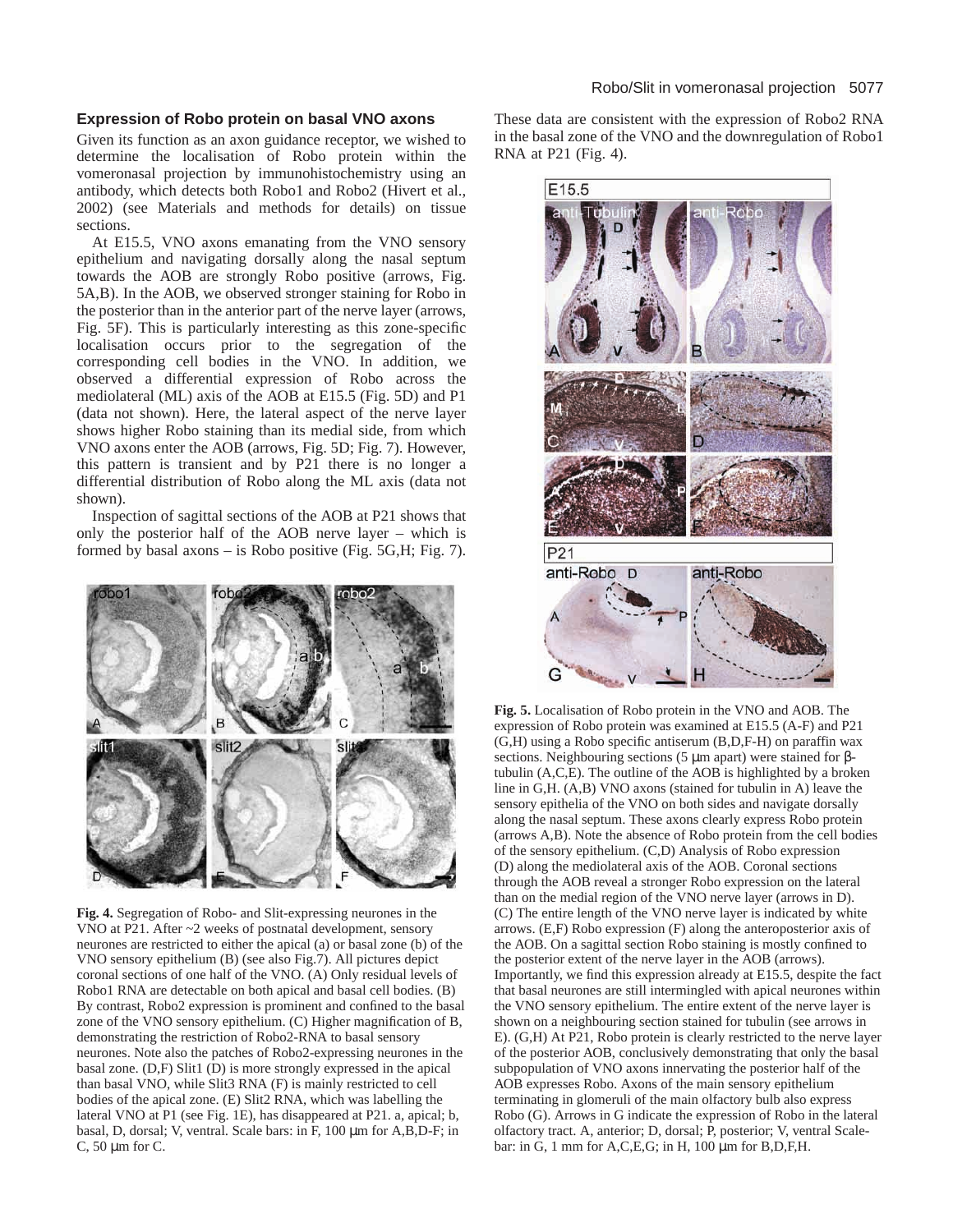#### 5078 Development 130 (21) Research article

Finally, axons of the main olfactory bulb, which terminate in glomeruli of the ventral part of the main olfactory bulb, are also Robo positive (Fig. 5G), suggesting that Robos and Slits may also be involved in the topographic mapping in the main olfactory system.

#### **Robo-Slit interactions repel vomeronasal axons**

The expression profile presented in this study suggests that basal VNO axons are guided to the posterior AOB based on a chemorepulsive effect exerted by a differential Slit expression in the AOB. To investigate this idea more directly, we analysed the sensitivity of VNO axons to all three Slits in a collagen gel co-culture system. Here, E14.5 VNO explants were arranged in proximity to COS cell aggregates secreting Slit1, Slit2 or Slit 3 or mock-transfected control cells (Fig. 6, see Materials and methods). Two to 3 days later, the response of VNO axons to the cell clusters was monitored. In control experiments using mock-transfected COS cell aggregates (Fig. 6A, *n*=33), we observed an almost radially symmetrical outgrowth of VNO axons indicating an insignificant level of secretion of repulsive molecules by COS cells per se (Fig. 6A). By contrast, VNO axons were robustly repelled from Slit-secreting COS cell aggregates, with virtually no axons growing towards the Slit-producing cells (Fig. 6B-D). This chemorepulsion was observed even without the addition to the growth medium of heparin, which is known to enhance Slit release into the medium (Brose et al., 1999; Nguyen Ba-Charvet et al., 1999; Hu, 2001).

Subsequently, the repulsive effects of Slit1-Slit3 on vomeronasal axons were quantified in more detail. We compared the extent of axon-outgrowth in the proximal and distal quadrants (P/D ratio) of VNO explants, summarised in Fig. 6E (Chen et al., 2000). A P/D ratio of 1 means that there is no repulsion, whereas lower P/D values indicate chemorepulsion. For controls (mock transfection), we determined a P/D ratio of 0.82  $[\pm 0.18$  (s.e.m.)] indicating very little repulsive activity of COS cells on vomeronasal axons per se. However, the P/D ratio for experiments using Slit-transfected cells was drastically reduced with ratios of 0.25 ( $\pm$ 0.13), 0.1 ( $\pm$ 0.11) and 0.25 ( $\pm$ 0.18) for Slit1, Slit2 and Slit3, respectively. This indicates a statistically significant repulsive activity of all three Slits on VNO axons, when compared with controls (*P*<0.01, *t*-test, Fig. 6E). This finding is consistent with data showing that Robo1 is uniformly expressed in the VNO during embryonic stages (Fig. 1A, data not shown), presumably conferring sensitivity to Slits on all VNO axons in the collagen assays despite the basal expression of Robo2.

# **Discussion**

The vomeronasal projection is topographically organised such that axons from the apical VNO project onto the anterior AOB and axons from the basal VNO connect to the posterior AOB. Although targeting of apical axons is governed by axonally expressed ephrin A proteins using an attractive guidance mechanism, and also by neuropilins, it was unclear how basal axons are directed to their targets. Differential expression patterns of Slits and their Robo receptors as well as a chemorepulsive effect of Slits on vomeronasal axons renders this family of axon guidance molecules into a promising candidate for performing this task.



**Fig. 6.** Slits guide VNO axons by chemorepulsion. E14.5 VNO explants were placed in a collagen-matrix next to COS cell aggregates transfected with Slit1 (B), Slit2 (C), Slit3 (D) or mock transfected (control, A). Lipofection was used to transfect 6 cm<sup>2</sup> dishes with a total amount of 0.75 µg Slit2 DNA and 1.5 µg DNA for Slit1 and Slit3. After 3 days in culture, outgrowth of VNO axons was recorded and quantified (E). (A) Axon-outgrowth from VNO explants was radial and not influenced by mock-transfected COS cells (*n*=33 explants). (B-D) Slit1-Slit3 caused chemorepulsion of VNO axons. (E) The repulsive effect of Slit1- Slit3 on VNO axons was quantified by measuring the length of the neurite front in the proximal (P) and distal quadrants (D) of the VNO explant relative to the cell aggregate. In controls, a P/D ratio of  $\sim$ 1 (0.82 $\pm$ 0.18) indicates almost no repulsive activity of mocktransfected cell aggregates. By contrast, Slit1-Slit3 shift the P/D ratio to  $0.25\pm0.13$ ,  $0.1\pm0.11$  and  $0.25\pm0.18$ , respectively, indicating a strong Slit-mediated chemorepulsion of VNO axons. Scale bar: 100 µm.

#### **Robo and Slit expression patterns**

We have shown that Robo receptors are expressed on vomeronasal axons throughout the time at which this topographic projection is formed. During early stages of development of this projection (P1) differential expression patterns of Robos on apical versus basal axons are difficult to analyse, because cell bodies from presumptive basal and apical axons are intermingled within the VNO. Nevertheless, the patchy expression of Robo2 mRNA in particular is in agreement with such a differential expression on apical versus basal cell bodies. Robo1, however, appears to be rather uniformly expressed in the VNO. At later stages of development, when apical and basal cell bodies in the VNO have separated, Robo2 is obviously expressed only on basal axons, while Robo1 expression is no longer detectable.

These data were confirmed by staining vomeronasal axons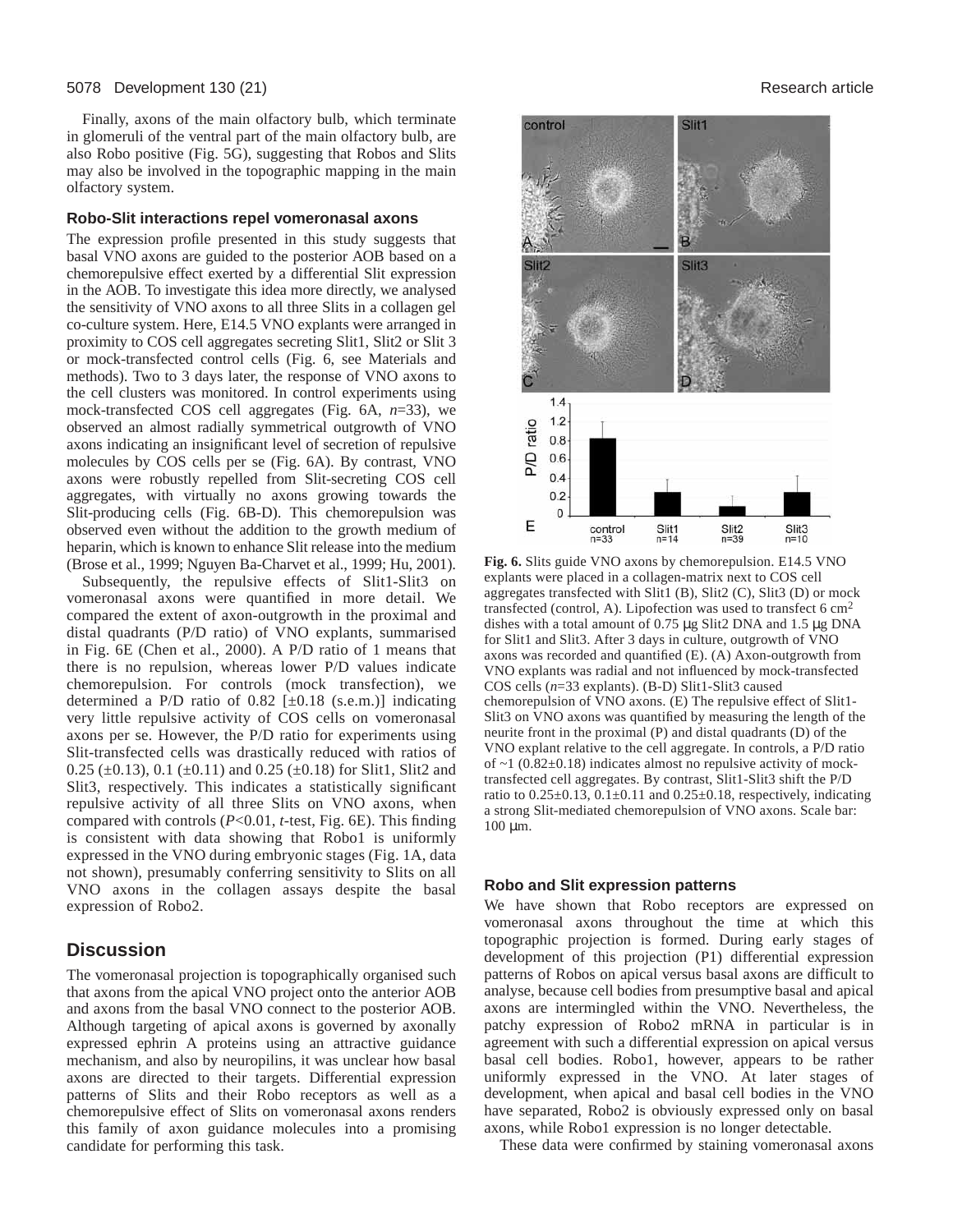during their growth into the AOB, which uncovered a stronger Robo protein staining in the posterior AOB, the target area of basal axons, than in its anterior part. This indicates that – given that targeting of vomeronasal axons is topographically specific from the beginning – basal axons express Robo receptors more strongly than apical axons from early stages of development. Our data therefore suggest that basal axons are more sensitive to Slits than are apical ones and might react differently in a target area of differential Slit expression.

The VNO also expressed Slit1 and Slit3 mRNA, with the former being expressed at higher levels than the latter. It is unknown whether the apparent co-expression of Slits with Robos on sensory VNO neurones exerts any effects on the sensitivity of these axons. Co-expression of Eph receptors and ephrins on nasal retinal ganglion cell axons renders these axons less sensitive to exogenously applied ephrin As (Hornberger et al., 1999).

To uncover any differential Slit protein expression pattern in the AOB, we have used a  $(\Delta 3, 4, 5)$  Robo1-Fc fusion protein binding to all three Slits, to probe sections from the AOB and demonstrated a differential protein localisation of Slits in the AOB such that their concentration was higher in the anterior than posterior part. This fits with the (stronger) Slit1 and (weaker) Slit3 RNA expression at its anterior border, possibly in so-called necklace glomeruli (Lipscomb et al., 2002; Shinoda et al., 1989). The actual contribution of Slit1 and Slit3 to this differential expression can not be revealed by this staining method and might require suitable antibodies (Rajagopalan et al., 2000; Simpson et al., 2000).

## **Vomeronasal axons are chemorepulsed by Slits**

Functional investigation of the interaction of Slits with Roboexpressing vomeronasal axons in collagen co-cultures showed a chemorepulsive activity of all three Slits on vomeronasal axons from E14.5 explants. Given that at E15.5 Robo2 is restricted to basal axons only, while Robo1 is uniformly expressed on both apical and basal axons, one might have expected a certain differential sensitivity of basal versus apical axons, which we did not observe. This might reflect technical limitations of the collagen gel assay and its quantification, which result in a failure to detect subtle differences in sensitivity.

Importantly, the collagen co-culture assays could be performed only at early embryonic stages (i.e. E14-E15.5), as at later (postnatal) stages there is little axon outgrowth from VNO explants. However, at early stages, the difference in Robo expression between apical and basal vomeronasal axons appears to be much smaller than at later stages. In particular, the expression level of the uniformly expressed Robo1 appears to be somewhat higher than that of the differentially expressed Robo2 (Fig. 1; and data not shown for E15.5). At later stages of development, i.e. at crucial times of topographic map formation, Robo1 expression is significantly downregulated, while the differential Robo2 expression is unchanged. Thus, we would expect a differential sensitivity of apical versus basal VNO axons in collagen co-culture assays for explants from older mice. However, as mentioned, the lack of axon outgrowth from postnatal VNO explants prevents us from demonstrating the anticipated difference in apical versus basal VNO axon sensitivity in vitro.

# **Segregation of basal and apical VNO axons in the AOB**

The expression patterns of ephrin A/Ephs and Robos/Slits suggest a mechanism by which basal and apical axons are guided to the posterior and anterior AOB respectively. According to this model, guidance would result from the sum of attractive forces exerted by the ephrin A/Eph system and the repulsive forces acting via the Slit/Robo system, which appear to be different for apical versus basal axons.

We propose that vomeronasal axons arrive at the AOB and diverge at the medial margin between the anterior and posterior zones (see Fig. 7). Here, apical axons, which express higher concentrations of ephrin As than basal ones, turn into the anterior AOB, because of an attraction towards higher concentrations of EphA receptors in the anterior AOB (Knöll et al., 2001). Given that basal axons also express ephrin A proteins, they in principle would also turn into the anterior AOB. However, because these basal axons express higher concentrations of Robo receptors than apical axons, they would be repelled from invading the anterior AOB, which contains higher concentrations of Slit, and turn into the posterior AOB (for details see Fig. 7).

The neuropilin 2/semaphorin class 3 axon guidance family contributes also to the guidance of apical axons, possibly via a chemorepulsive mechanism involving a semaphorin gradient through differential neuropilin/semaphorin sequestering (Cloutier et al., 2000; Walz et al., 2002).

#### **Interplay between axon guidance molecules and vomeronasal receptors**

A subsequent step in the formation of the vomeronasal projection is the establishment of vomeronasal receptorspecific, complex patterns of glomeruli within the anterior and posterior zones, which requires the expression of the vomeronasal receptors themselves (Belluscio et al., 1999; Rodriguez et al., 1999). A role of 'classical' axon guidance molecules in this fine-tuning process appears possible and is consistent with the patchy expression of Robo2 (shown here) and of ephrin A5 (Knöll et al., 2001) in the basal and apical VNO, respectively. This could lead to differential sensitivities within the subpopulations of apical and basal axons, and might lead to a differential targeting within the two zones of the AOB.

## **The development of the zonal topography**

One of the special features of the vomeronasal system is the intermingling of future apical and basal cell bodies in the VNO during early development, and their subsequent separation during postnatal development. We show that at the time when VNO cell bodies are still intermingled, the ingrowth of axons into the AOB is already topographic or zone-specific. This is evident from immunohistochemical analyses showing that Robo staining is largely restricted to the posterior AOB already at E15.5 (Fig. 5) and P1 (data not shown). Thus, the segregation of apical and basal cell bodies in the VNO is not a precondition for the zone-specific targeting of their respective axons within the AOB. Robo is one of the earliest markers that defines the zonal projection of vomeronasal axons, and might therefore be particularly suited to investigate further details on the formation of the zonal projection of vomeronasal axons.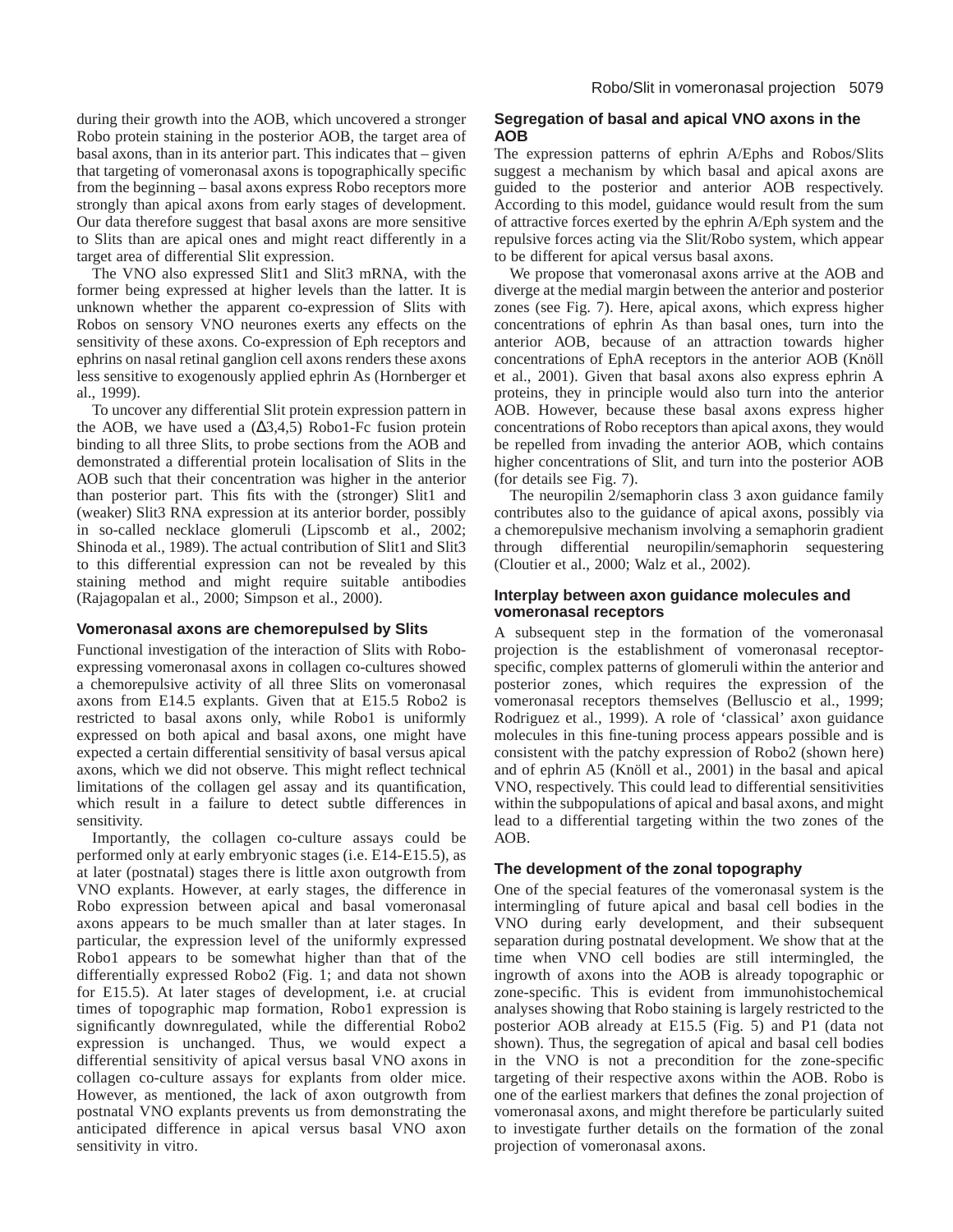

**Fig. 7.** Summary of the expression patterns of guidance molecules involved in the zone-to-zone targeting of vomeronasal axons. The upper part depicts schematically the zone-to-zone projection in the vomeronasal system. Axons from the apical zone of the VNO terminate in the anterior AOB, whereas basal axons terminate in the posterior AOB. Note that apical and basal axons enter the AOB at its medial margin. The lower part summarises the expression patterns of three families of axon guidance molecules described so far in the vomeronasal projection. The expression patterns provided in this study suggest that Robos and Slits act predominantly on basal axons. Robo2 appears to be the principal guidance receptor for basal axons, whereas Robo1 is uniformly expressed and later downregulated, leaving only faint expression on both apical and basal axons (broken line). This suggests a model in which basal axons expressing Robos more strongly than apical axons navigate to the posterior AOB due to repulsive interactions, with Slit proteins secreted from the anterior AOB. Ephrin A proteins and neuropilin 2 instead operate mainly on the apical subpopulation of VNO axons. Apical axons with higher ephrin A expression levels than basal axons project to the anterior AOB, with express higher concentrations of Epha proteins than the posterior AOB. In this scheme, Epha/ephrin A interactions would guide VNO axons on the basis of an attractive guidance mechanism, consistent with data from the stripe assay (Knöll et al., 2001). In turn, apical axons expressing neuropilin 2 are repelled by class 3 semaphorins, which are uniformly localised in the AOB. Neuropilin 2 in the anterior AOB might sequester semaphorins, thus rendering apical axons sensitive to only the semaphorins in the posterior AOB (Cloutier et al., 2000; Walz et al., 2002).

# **Potential functions of Robos in the adult vomeronasal projection**

It is known that the vomeronasal projection is continuously renewed throughout life (Barber and Raisman, 1978; Gogos et al., 2000; Graziadei and Graziadei, 1979; Graziadei et al., 1978; Martinez-Marcos et al., 2000; Moulton, 1974). The expression of Robo2 and ephrin A5 on VNO axons of adult mice might reflect an involvement of these molecules in the guidance of later-forming axons. We observed a downregulation of Slit1, Slit3 and Epha6 in the postnatal AOB. Thus, the zone-specific guidance might be maintained through a mechanism different from the one used initially and could involve a Robo2-mediated fasciculation of VNO axons along

the axonal tracts established earlier in development (Hivert et al., 2002).

#### **Interactions between guidance families**

Several different guidance molecules such as Robo, ephrin A and neuropilin proteins are expressed in overlapping and complementary expression patterns on VNO axons and were shown to be functionally involved in the zonal targeting of VNO axons in the AOB. Thus the vomeronasal system provides – owing to its clear-cut zonal bipartition – an excellent and simple model system with which to study the integration of attractive and repulsive signalling pathways controlled by these molecules.

This work was supported by the Wellcome Trust. B.K. was supported by a Fellowship of the Deutsche Forschungsgemeinschaft (DFG), and H.S. by a Marie Curie Fellowship of the European Commission. We are grateful to Adelaide Annan for her generous help and technical expertise. We thank Marc Tessier-Lavigne for reagents, and Franco Weth for valuable comments on the manuscript.

## **References**

- **Bagri, A., Marin, O., Plump, A. S., Mak, J., Pleasure, S. J., Rubenstein, J. L. and Tessier-Lavigne, M.** (2002). Slit proteins prevent midline crossing and determine the dorsoventral position of major axonal pathways in the mammalian forebrain. *Neuron* **33**, 233-248.
- **Barber, P. C. and Raisman, G.** (1978). Cell division in the vomeronasal organ of the adult mouse. *Brain Res.* **141**, 57-66.
- **Belluscio, L., Koentges, G., Axel, R. and Dulac, C.** (1999). A map of pheromone receptor activation in the mammalian brain. *Cell* **97**, 209-220.
- **Berghard, A. and Buck, L. B.** (1996). Sensory transduction in vomeronasal neurons: evidence for G alpha o, G alpha i2, and adenylyl cyclase II as major components of a pheromone signaling cascade. *J. Neurosci.* **16**, 909-918.
- **Berghard, A., Buck, L. B. and Liman, E. R.** (1996). Evidence for distinct signaling mechanisms in two mammalian olfactory sense organs. *Proc. Natl. Acad. Sci. USA* **93**, 2365-2369.
- **Brose, K., Bland, K. S., Wang, K. H., Arnott, D., Henzel, W., Goodman, C. S., Tessier-Lavigne, M. and Kidd, T.** (1999). Slit proteins bind Robo receptors and have an evolutionarily conserved role in repulsive axon guidance. *Cell* **96**, 795-806.
- **Brose, K. and Tessier-Lavigne, M.** (2000). Slit proteins: key regulators of axon guidance, axonal branching, and cell migration. *Curr. Opin. Neurobiol.* **10**, 95-102.
- **Chen, H., Bagri, A., Zupicich, J. A., Zou, Y., Stoeckli, E., Pleasure, S. J., Lowenstein, D. H., Skarnes, W. C., Chedotal, A. and Tessier-Lavigne, M.** (2000). Neuropilin-2 regulates the development of selective cranial and sensory nerves and hippocampal mossy fiber projections. *Neuron* **25**, 43-56.
- **Cloutier, J.-F., Giger, R. J., Koentges, G., Dulac, C., Kolodkin, A. L. and Ginty, D. D.** (2000). Neuropilin-2 mediates axonal fasciculation, zonal segregation, but not axonal convergence, of primary accessory olfactory neurons. *Neuron* **33**, 877-892.
- **Conover, J. C., Doetsch, F., Garcia-Verdugo, J. M., Gale, N. W., Yancopoulos, G. D. and Alvarez-Buylla, A.** (2000). Disruption of Eph/ephrin signaling affects migration and proliferation in the adult subventricular zone. *Nat. Neurosci.* **3**, 1091-1097.
- **Del Punta, K., Leinders-Zufall, T., Rodriguez, I., Jukam, D., Wysocki, C. J., Ogawa, S., Zufall, F. and Mombaerts, P.** (2002a). Deficient pheromone responses in mice lacking a cluster of vomeronasal receptor genes. *Nature* **419**, 70-74.
- **Del Punta, K., Puche, A., Adams, N. C., Rodriguez, I. and Mombaerts, P.** (2002b). A divergent pattern of sensory axonal projections is rendered convergent by second-order neurons in the accessory olfactory bulb. *Neuron* **35**, 1057-1066.
- **Dulac, C.** (2000). Sensory coding of pheromone signals in mammals. *Curr. Opin. Neurobiol.* **10**, 511-518.
- **Dulac, C. and Axel, R.** (1995). A novel family of genes encoding putative pheromone receptors in mammals. *Cell* **83**, 195-206.
- **Erskine, L., Williams, S. E., Brose, K., Kidd, T., Rachel, R. A., Goodman, C. S., Tessier-Lavigne, M. and Mason, C. A.** (2000). Retinal ganglion cell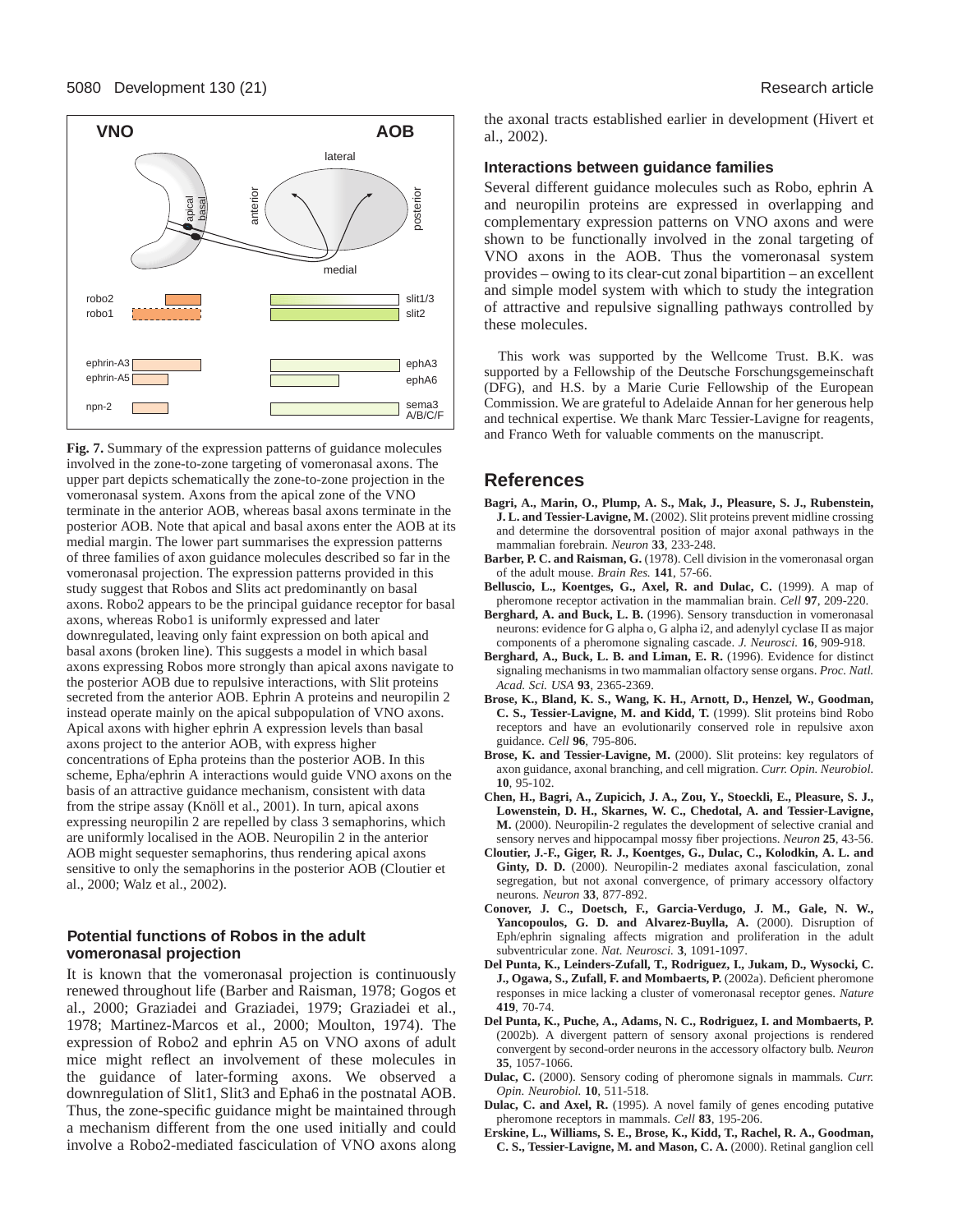axon guidance in the mouse optic chiasm: expression and function of robos and slits. *J. Neurosci.* **20**, 4975-4982.

- **Fricke, C., Lee, J. S., Geiger-Rudolph, S., Bonhoeffer, F. and Chien, C. B.** (2001). astray, a zebrafish roundabout homolog required for retinal axon guidance. *Science* **292**, 507-510.
- **Georgiou, M. and Tear, G.** (2002). Commissureless is required both in commissural neurones and midline cells for axon guidance across the midline. *Development* **129**, 2947-2956.
- **Gogos, J. A., Osborne, J., Nemes, A., Mendelsohn, M. and Axel, R.** (2000). Genetic ablation and restoration of the olfactory topographic map. *Cell* **103**, 609-620.
- **Graziadei, P. P., Levine, R. R. and Graziadei, G. A.** (1978). Regeneration of olfactory axons and synapse formation in the forebrain after bulbectomy in neonatal mice. *Proc. Natl. Acad. Sci. USA* **75**, 5230-5234.
- **Graziadei, G. A. and Graziadei, P. P.** (1979). Neurogenesis and neuron regeneration in the olfactory system of mammals. II. Degeneration and reconstitution of the olfactory sensory neurons after axotomy. *J. Neurocytol.* **8**, 197-213.
- **Guthrie, S.** (2001). Axon guidance: Robos make the rules. *Curr. Biol.* **11**, R300-R303.
- Herrada, G. and Dulac, C. (1997). A novel family of putative pheromone receptors in mammals with a topographically organized and sexually dimorphic distribution. *Cell* **90**, 763-773.
- **Hivert, B., Liu, Z., Chuang, C. Y., Doherty, P. and Sundaresan, V.** (2002). Robo1 and robo2 are homophilic binding molecules that promote axonal growth. *Mol. Cell Neurosci.* **21**, 534-545.
- **Holmes, G. P., Negus, K., Burridge, L., Raman, S., Algar, E., Yamada, T. and Little, M. H.** (1998). Distinct but overlapping expression patterns of two vertebrate slit homologs implies functional roles in CNS development and organogenesis. *Mech. Dev.* **79**, 57-72.
- **Hornberger, M. R., Dutting, D., Ciossek, T., Yamada, T., Handwerker, C.,** Lang, S., Weth, F., Huf, J., Wessel, R., Logan, C. et al. (1999). Modulation of EphA receptor function by coexpressed ephrinA ligands on retinal ganglion cell axons. *Neuron* **22**, 731-742.
- **Hu, H.** (2001). Cell-surface heparan sulfate is involved in the repulsive guidance activities of Slit2 protein. *Nat. Neurosci.* **4**, 695-701.
- **Hutson, L. D. and Chien, C. B.** (2002). Pathfinding and error correction by retinal axons: the role of astray/robo2. *Neuron* **33**, 205-217.
- **Itoh, A., Miyabayashi, T., Ohno, M. and Sakano, S.** (1998). Cloning and expressions of three mammalian homologues of Drosophila slit suggest possible roles for Slit in the formation and maintenance of the nervous system. *Mol. Brain Res.* **62**, 175-186.
- **Jia, C. and Halpern, M.** (1996). Subclasses of vomeronasal receptor neurons: differential expression of G proteins [Gi alpha 2 and G(o alpha)] and segregated projections to the accessory olfactory bulb. *Brain Res.* **719**, 117- 128.
- **Keleman, K., Rajagopalan, S., Cleppien, D., Teis, D., Paiha, K., Huber, L. A., Technau, G. M. and Dickson, B. J.** (2002). Comm sorts robo to control axon guidance at the Drosophila midline. *Cell* **110**, 415-427.
- **Keverne, E. B.** (1999). The vomeronasal organ. *Science* **286**, 716-720.
- **Keverne, E. B.** (2002). Mammalian pheromones: from genes to behaviour. *Curr. Biol.* **12**, R807-R809.
- **Kidd, T., Brose, K., Mitchell, K. J., Fetter, R. D., Tessier-Lavigne, M., Goodman, C. S. and Tear, G.** (1998a). Roundabout controls axon crossing of the CNS midline and defines a novel subfamily of evolutionarily conserved guidance receptors. *Cell* **92**, 205-215.
- **Kidd, T., Russell, C., Goodman, C. S. and Tear, G.** (1998b). Dosagesensitive and complementary functions of roundabout and commissureless control axon crossing of the CNS midline. *Neuron* **20**, 25-33.
- **Knöll, B. and Drescher, U.** (2002). Ephrin-As as receptors in topographic projections. *Trends Neurosci.* **25**, 145-149.
- **Knöll, B., Zarbalis, Z., Wurst, W. and Drescher, U.** (2001). A role for the EphA family in the topographic targeting of vomeronasal axons. *Development* **128**, 895-906.
- **Leypold, B. G., Yu, C. R., Leinders-Zufall, T., Kim, M. M., Zufall, F. and Axel, R.** (2002). Altered sexual and social behaviors in trp2 mutant mice. *Proc. Natl. Acad. Sci. USA* **99**, 6376-6381.
- **Li, H. S., Chen, J. H., Wu, W., Fagaly, T., Zhou, L., Yuan, W., Dupuis, S., Jiang, Z. H., Nash, W., Gick, C. et al.** (1999). Vertebrate slit, a secreted ligand for the transmembrane protein roundabout, is a repellent for olfactory bulb axons. *Cell* **96**, 807-818.
- **Lipscomb, B. W., Treloar, H. B. and Greer, C. A.** (2002). Novel microglomerular structures in the olfactory bulb of mice. *J. Neurosci.* **22**, 766-774.
- **Marillat, V., Cases, O., Nguyen-Ba-Charvet, K. T., Tessier-Lavigne, M., Sotelo, C. and Chedotal, A.** (2002). Spatiotemporal expression patterns of slit and robo genes in the rat brain. *J. Comp. Neurol.* **442**, 130-155.
- **Martinez-Marcos, A., Ubeda-Banon, I., Deng, L. and Halpern, M.** (2000). Neurogenesis in the vomeronasal epithelium of adult rats: evidence for different mechanisms for growth and neuronal turnover. *J. Neurobiol.* **44**, 423-435.
- **Matsunami, H. and Buck, L. B.** (1997). A multigene family encoding a
- diverse array of putative pheromone receptors in mammals. *Cell* **90**, 775-784. **Mombaerts, P.** (1999). Seven-transmembrane proteins as odorant and chemosensory receptors. *Science* **286**, 707-711.
- **Moulton, D. G.** (1974). Dynamics of cell populations in the olfactory epithelium. *Ann. New York Acad. Sci.* **237**, 52-61.
- **Myat, A., Henry, P., McCabe, V., Flintoft, L., Rotin, D. and Tear, G.** (2002). Drosophila Nedd4, a ubiquitin ligase, is recruited by Commissureless to control cell surface levels of the roundabout receptor. *Neuron* **35**, 447-459.
- **Nguyen Ba-Charvet, K. T., Brose, K., Marillat, V., Kidd, T., Goodman, C. S., Tessier-Lavigne, M., Sotelo, C. and Chedotal, A.** (1999). Slit2 mediated chemorepulsion and collapse of developing forebrain axons. *Neuron* **22**, 463-473.
- **Nguyen-Ba-Charvet, K. T. and Chedotal, A.** (2002). Role of Slit proteins in the vertebrate brain. *J. Physiol. Paris* **96**, 91-98.
- **Niclou, S. P., Jia, L. and Raper, J. A.** (2000). Slit2 is a repellent for retinal ganglion cell axons. *J. Neurosci.* **20**, 4962-4974.
- **Patel, K., Nash, J. A., Itoh, A., Liu, Z., Sundaresan, V. and Pini, A.** (2001). Slit proteins are not dominant chemorepellents for olfactory tract and spinal motor axons. *Development* **128**, 5031-5037.
- **Plump, A. S., Erskine, L., Sabatier, C., Brose, K., Epstein, C. J., Goodman, C. S., Mason, C. A. and Tessier-Lavigne, M.** (2002). Slit1 and Slit2 cooperate to prevent premature midline crossing of retinal axons in the mouse visual system. *Neuron* **33**, 219-232.
- **Rajagopalan, S., Vivancos, V., Nicolas, E. and Dickson, B. J.** (2000). Selecting a longitudinal pathway: Robo receptors specify the lateral position of axons in the Drosophila CNS. *Cell* **103**, 1033-1045.
- **Ringstedt, T., Braisted, J. E., Brose, K., Kidd, T., Goodman, C., Tessier-Lavigne, M. and O'Leary, D. D. M.** (2000). Slit inhibition of retinal axon growth and its role in retinal axon pathfinding and innervation patterns in the diencephalon. *J. Neurosci.* **20**, 4983-4991.
- **Rodriguez, I., Feinstein, P. and Mombaerts, P.** (1999). Variable patterns of axonal projections of sensory neurons in the mouse vomeronasal system. *Cell* **97**, 199-208.
- **Rodriguez, I., Greer, C. A., Mok, M. Y. and Mombaerts, P.** (2000). A putative pheromone receptor gene expressed in human olfactory mucosa. *Nat. Genet.* **26**, 18-19.
- **Ryba, N. J. and Tirindelli, R.** (1997). A new multigene family of putative pheromone receptors. *Neuron* **19**, 371-379.
- **Schimmelpfeng, K., Gogel, S. and Klambt, C.** (2001). The function of leak and kuzbanian during growth cone and cell migration. *Mech. Dev.* **106**, 25- 36.
- **Shinoda, K., Shiotani, Y. and Osawa, Y.** (1989). "Necklace olfactory glomeruli" form unique components of the rat primary olfactory system. *J. Comp. Neurol.* **284**, 362-373.
- **Simpson, J. H., Bland, K. S., Fetter, R. D. and Goodman, C. S.** (2000). Short-range and long-range guidance by Slit and its Robo receptors: a combinatorial code of Robo receptors controls lateral position. *Cell* **103**, 1019-1032.
- **Stowers, L., Holy, T. E., Meister, M., Dulac, C. and Koentges, G.** (2002). Loss of sex discrimination and male-male aggression in mice deficient for TRP2. *Science* **295**, 1493-1500.
- **Sundaresan, V., Roberts, I., Bateman, A., Bankier, A., Sheppard, M., Hobbs, C., Xiong, J., Minna, J., Latif, F., Lerman, M. et al.** (1998). The DUTT1 gene, a novel NCAM family member is expressed in developing murine neural tissues and has an unusually broad pattern of expression. *Mol. Cell Neurosci.* **11**, 29-35.
- **Tear, G.** (1999). Axon guidance at the central nervous system midline. *Cell Mol. Life Sci.* **55**, 1365-1376.
- **Tear, G., Harris, R., Sutaria, S., Kilomanski, K., Goodman, C. S. and Seeger, M. A.** (1996). *commissureless* controls growth cone guidance across the CNS midline in Drosophila and encodes a novel membrane protein. *Neuron* **16**, 501-514.
- **Walz, A., Rodriguez, I. and Mombaerts, P.** (2002). Aberrant sensory innervation of the olfactory bulb in neuropilin-2 mutant mice. *J. Neurosci.* **22**, 4025-4035.
- **Yuan, S. S., Cox, L. A., Dasika, G. K. and Lee, E. Y.** (1999a). Cloning and